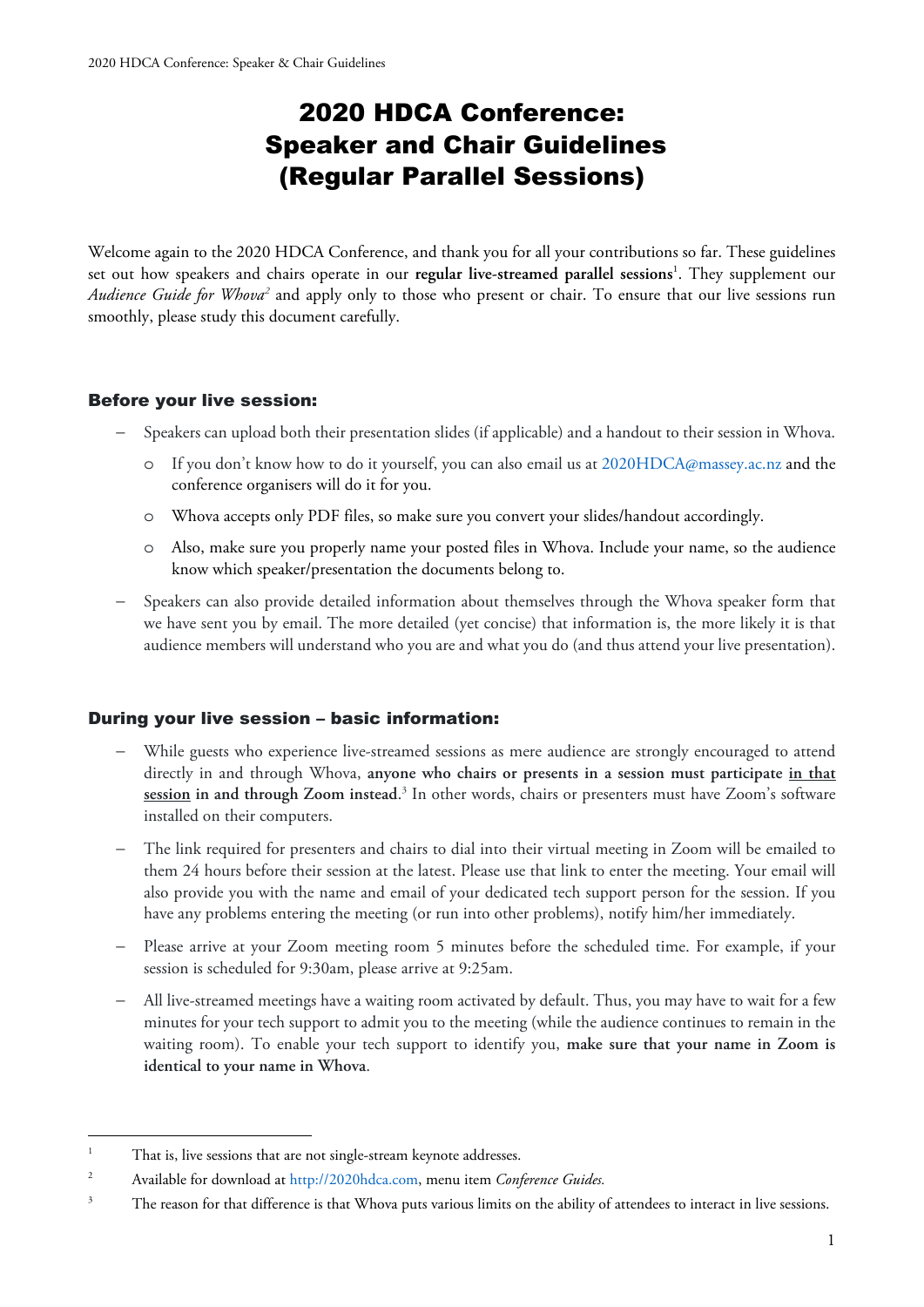#### 2020 HDCA Conference: Speaker & Chair Guidelines

o The quickest way to temporarily rename yourself (eg, if you're using a Zoom account for work) is once you've already dialled into a virtual meeting. Simply join your live 2020 HDCA Conference session in Zoom, and then right-click into the main window with your mouse.<sup>4</sup> In the menu that appears, select *Rename* (see first image below). A small window will materialise, where you can temporarily change your name as required (see second image below).



Rename yourself in a Zoom session (Windows PC)



Rename yourself in a Zoom session (Windows PC)

- − During the initial meeting, speakers and the chair will join their dedicated tech support person. At this time, tech support will 1) confer co-host privileges on chair and speakers and 2) provide a quick run-down of the following process for the session:
	- o Chairs and speakers have a few minutes to discuss the order of presentations as well as Q&A details; at the end of that, everyone but the chair deactivate their audio and video (see first image below).
	- o At circa 5 minutes past the official starting time of the session, tech support will allow audience members into the virtual meeting proper (with both audio and video deactivated by default).

4

This applies to Zoom for Windows. If you use Apple's operating system (or Linux), the process may vary.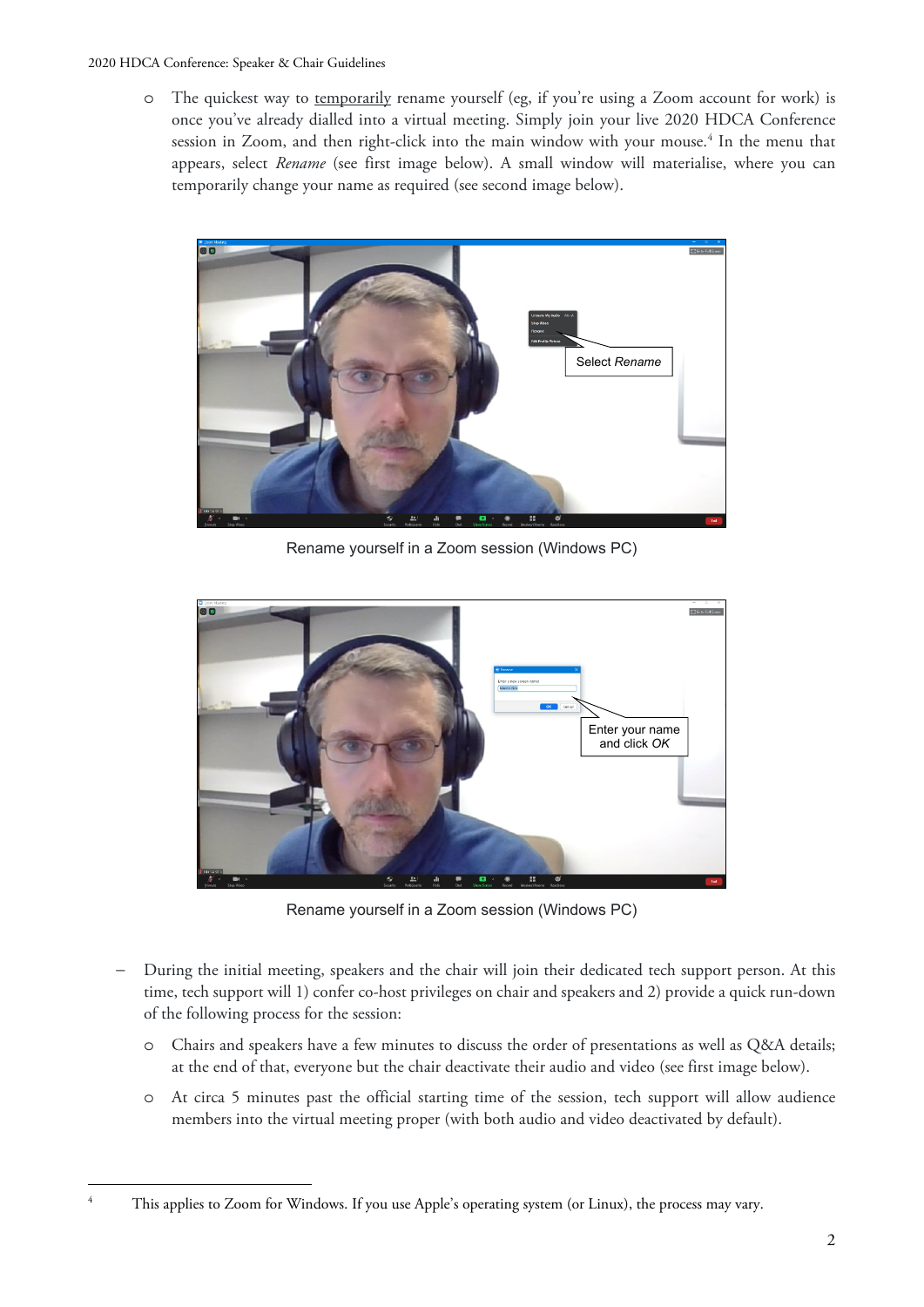- o After circa 15-20 seconds (for the audience to focus), tech support starts the cloud recording of the session: attendees will hear a corresponding automatic audio announcement.
- o Circa 5 seconds after that, the chair welcomes the audience, introduces the speakers, and then hands over to the first presenter.
- o While the first presenter activates his/her video & audio, the chair temporarily deactivates his/hers
	- Assuming it's a session of three presenters total, each speaker has circa 25 minutes for her presentation overall (Q&A included).
	- A speaker should aim to present for 15-17.5 minutes; he/she is welcome to use visual aids by sharing her screen (see second image below).
	- For the last 7.5-10 minutes, the chair activates his/her video & audio again and invites the audience to submit questions via Whova's Session Q&A function.<sup>5</sup> The chair monitors that Session Q&A, selects questions, and reads them out to speaker and audience, with the presenter providing responses in turn.
	- After 25 minutes total, the chair thanks the presenter, who then deactivates his/her video & audio and also stops sharing the screen, if applicable (see third image below).
	- The chair then hands over to the second presenter, who activates his/her video & audio (while the chair, once again, temporarily deactivates his/hers).
	- The process is then repeated.
- o After the last speaker's presentation and Q&A have finished, the chair thanks all presenters once again and reminds the audience that they are welcome to ask further questions in Whova's Session Q&A (which the presenters can answer in writing later).
- o At circa 5 minutes before the session's scheduled finishing time, tech support will end the meeting for all attendees (and the Zoom recording will automatically come to an end).
- − Please **absolutely** make sure that speakers don't exceed their 25-minute time allowance, and that your total session doesn't run over its scheduled time.
	- Tech support staff need brief intermissions in between sessions to allow for technical wrap-ups and other important duties.
	- o Audience members too require brief breaks from their screen activity.



Audio and video in a Zoom session (Windows PC)

5

For details, see our *Audience Guide for Whova*.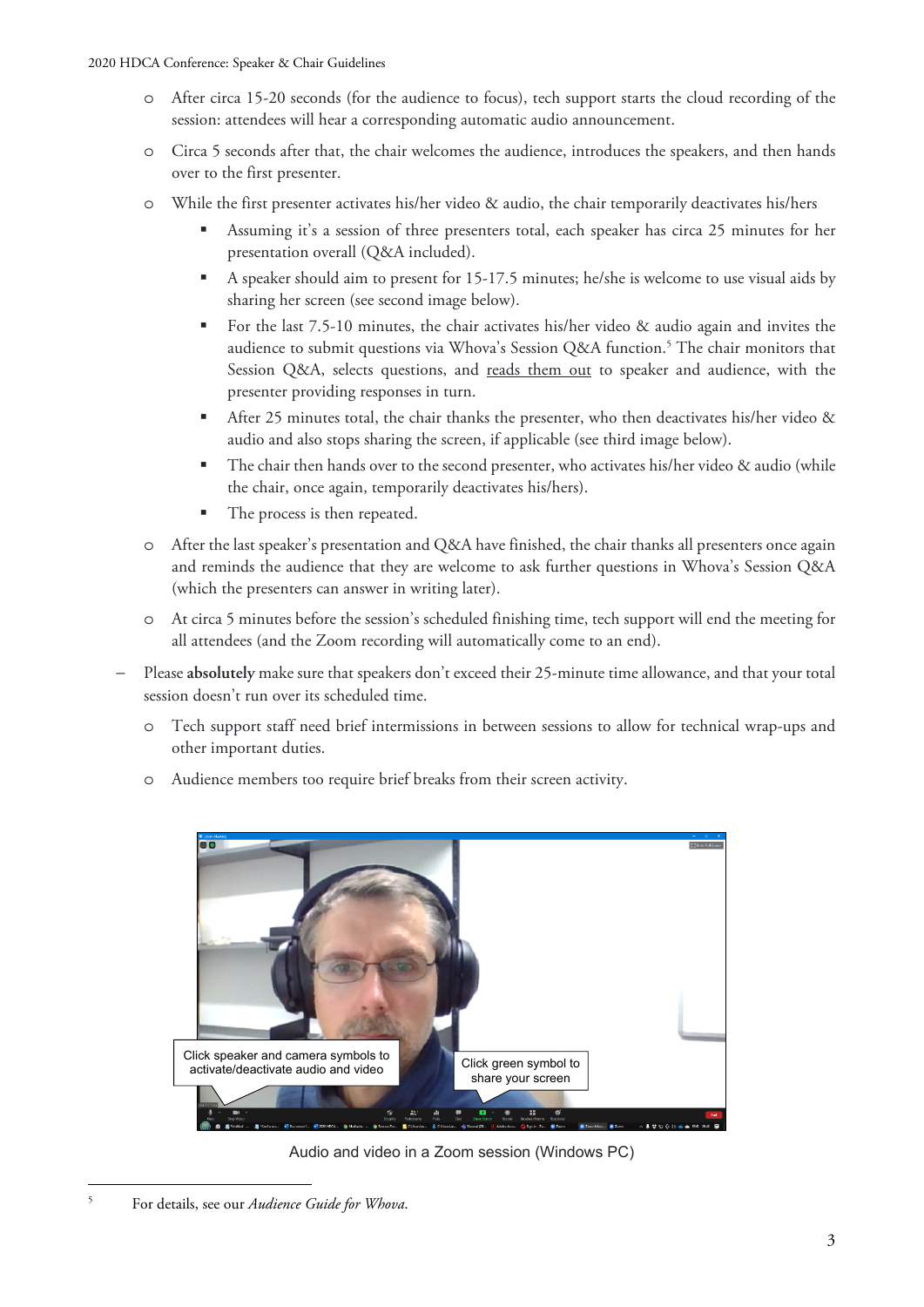

Screen-sharing in a Zoom session (Windows PC)



Stop screen-sharing in a Zoom session (Windows PC)

### During your live session – default settings:

- − Audience members will be admitted circa 5 minutes after the official starting time of a session. For example, if your session is scheduled to begin at 9:30am, the audience will be transitioned into the virtual meeting proper at 9:35am.
- Microphones and cameras are disabled for audience members, so they cannot activate their audio and video. However, the chair can ask their session's tech support to change that setting, as to allow spoken audience participation. (Such choice may suggest itself if the audience is small in number, a question is particularly difficult to understand in its written form, or a vocal exchange between audience and presenter is more productive for some other reason.)
- The Session Q&A function in Whova is the default place where questions are asked. (If anyone asks questions in the Zoom chat function instead, tech support will copy these items to Whova's Session Q&A).
	- o Thus, chairs need to have both applications open and accessible: Zoom (where the live meeting stream is produced) and Whova (where the audience asks questions).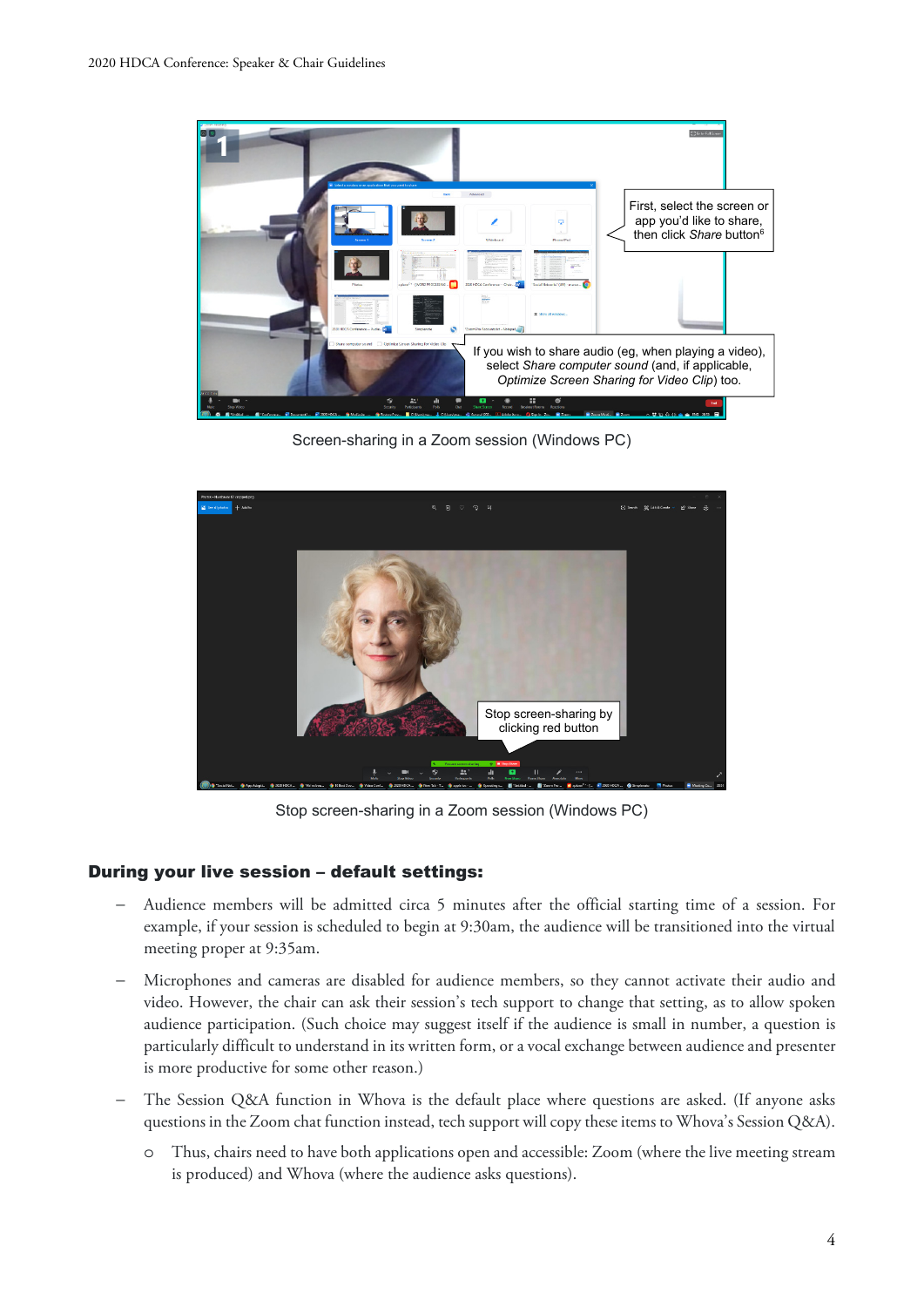- The easier way for chairs to monitor audience questions in Whova: install Whova's app on your tablet computer and have the current session open on your screen. That way, the chair can keep Zoom in the foreground on their personal computer, and check audience questions on their tablet at the same time.
- Alternatively, chairs may simply log into Whova through their Internet browser by visiting https://whova.com/portal/webapp/hdcac\_202006. In that case, the chair keeps the current Whova session open in their browser in the background and switches between Zoom and Whova on their personal computer as required.
	- In Whova's session Q&A, members of the audience can upvote questions that have already been asked, and popular items will correspondingly move up in the list. In some Internet browsers, questions sometimes fail to move up automatically. In that case, a chair can force a refresh of the list order by clicking at the word *Chat* (thereby switching over to the second column), and then going back by clicking *Session Q&A*. The latest list of all questions will then be shown, properly ranked. (See image below.)



Whova Session Q&A in an Internet browser (Windows PC)

- In many live sessions, the chair is also the final speaker, after which they should wrap up the session as a whole.
	- o Usually, it'll be best if the chair him-/herself selects the audience questions he/she wishes to answer, because that person is already familiar with the process.
	- o In that case though, chairs need to remember that the questions he/she addresses still need to be read out to the audience.

# During your live session – troubleshooting:

- In the event of a technical problem, remember that a tech support person is present throughout the entire session. Time permitting, it might be best if the Zoom chat function (located at the bottom of the Zoom app window<sup>6</sup>) is used to communicate with tech support. Otherwise, support can also be addressed orally in the live meeting, of course.
- If one of the speakers fails to dial into the Zoom session on time, change the order of presenters accordingly. Hopefully, the missing speaker will join the session later (with enough time left to present).

<sup>6</sup> This applies to Zoom for Windows. If you use Apple's operating system (or Linux), the location may vary.